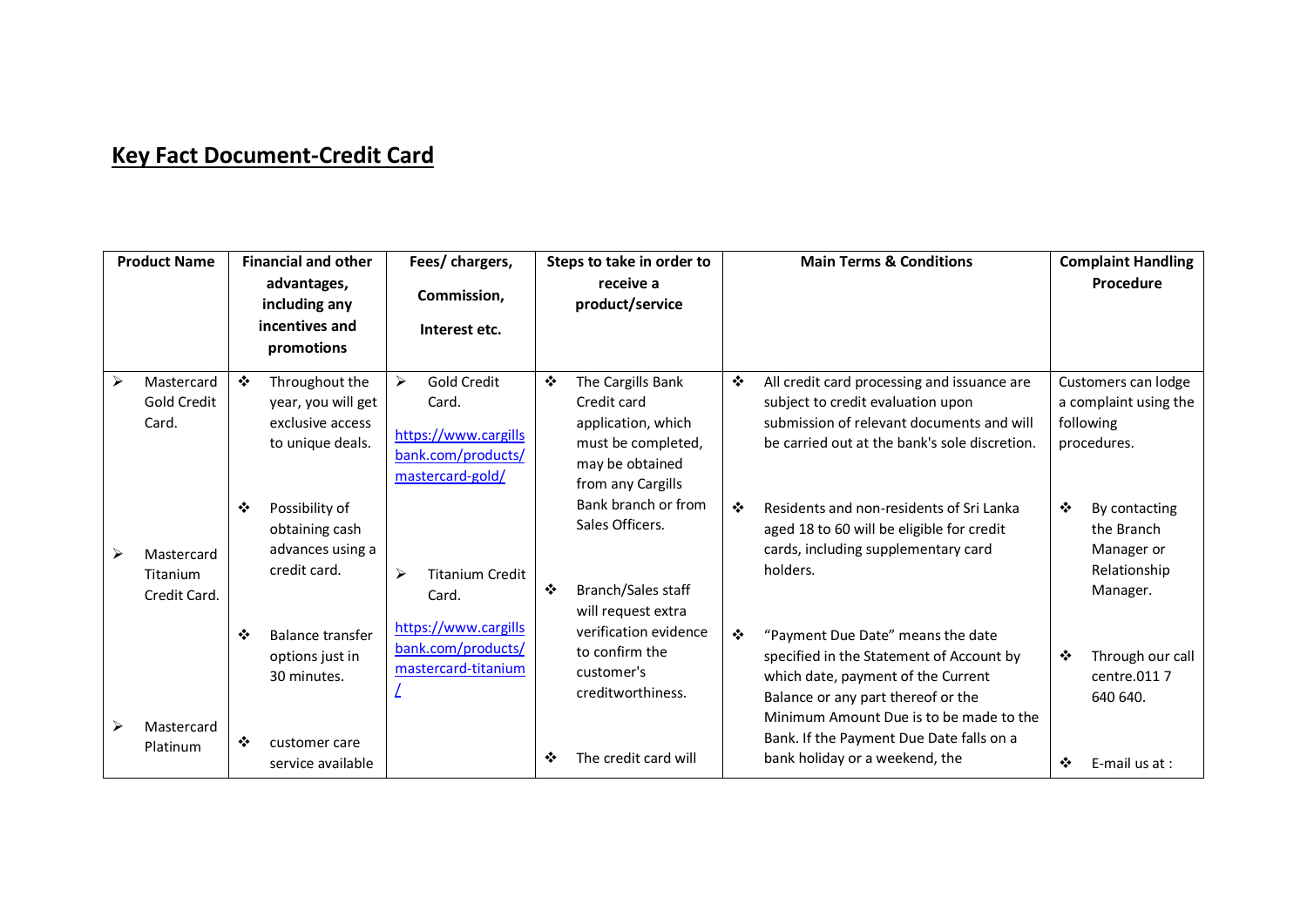|   | Credit Card.                         |   | in Sinhala, Tamil                                                            | Platinum Credit<br>➤                                                                                                                                                                       |                                                                                   | be delivered by                                                                                                                                                                                        |                                                                                                                                                                              | Cardholder's Payment Due Date shall be                                                                                                                                                                 | cards@cargillsb                          |
|---|--------------------------------------|---|------------------------------------------------------------------------------|--------------------------------------------------------------------------------------------------------------------------------------------------------------------------------------------|-----------------------------------------------------------------------------------|--------------------------------------------------------------------------------------------------------------------------------------------------------------------------------------------------------|------------------------------------------------------------------------------------------------------------------------------------------------------------------------------|--------------------------------------------------------------------------------------------------------------------------------------------------------------------------------------------------------|------------------------------------------|
|   |                                      |   | & English.                                                                   | Card.                                                                                                                                                                                      |                                                                                   | courier to the                                                                                                                                                                                         |                                                                                                                                                                              | the first working day following such                                                                                                                                                                   | ank.com or                               |
| ➤ | Mastercard<br>Ascend<br>Credit Card. | ❖ | E-statements                                                                 | https://www.cargills<br>bank.com/products/<br>mastercard-platinu<br>m/<br>❖<br><b>Ascend Credit</b><br>➤<br>Card.<br>https://www.cargills<br>bank.com/products/<br>mastercard-ascend/<br>❖ |                                                                                   | customer's<br>corresponding<br>address or Branch<br>specified in the card<br>application.<br>Personal<br>Identification<br>Number (PIN) will be<br>delivered to the<br>customer by<br>registered mail. | ❖<br>$\frac{1}{2}$                                                                                                                                                           | holiday/ weekend.<br>The Cardholder agrees to pay to the Bank<br>(upon the request of the Bank) an annual                                                                                              | customersuppor<br>t@cargillsbank.c<br>om |
|   |                                      | ❖ | Easy Settlement<br>Plans                                                     |                                                                                                                                                                                            |                                                                                   |                                                                                                                                                                                                        |                                                                                                                                                                              | fee as prescribed by the Bank for the Card<br>and the Card the Supplementary Card when<br>issued.                                                                                                      |                                          |
|   |                                      | ❖ | Convenience of<br>obtaining<br>supplementary<br>cards for<br>spouse/ family. |                                                                                                                                                                                            |                                                                                   |                                                                                                                                                                                                        |                                                                                                                                                                              | The Cardholders should not use this Card<br>for Capital Transactions and import of<br>goods for commercial purposes                                                                                    |                                          |
|   |                                      |   |                                                                              |                                                                                                                                                                                            | Call the customer<br>support hotline at<br>011 7 640 640 to<br>activate the card. | ❖                                                                                                                                                                                                      | The Bank may from time to time change the<br>Terms and Conditions of this Agreement.<br>Subject to the requirements of Statutes,<br>notification of any such change shall be |                                                                                                                                                                                                        |                                          |
|   |                                      | ❖ | Card limit<br>increases are<br>possible with<br>evidence of<br>income.       |                                                                                                                                                                                            |                                                                                   |                                                                                                                                                                                                        |                                                                                                                                                                              | given to the Cardholder by the Bank either<br>in writing or by publication thereof. Such<br>changes shall apply to all unpaid finance<br>charges, fees, Cash Advances, costs and<br>Card Transactions. |                                          |
|   |                                      |   |                                                                              |                                                                                                                                                                                            |                                                                                   |                                                                                                                                                                                                        | ❖                                                                                                                                                                            | Cardholder agrees to pay the Bank when<br>applicable, the charges & fees at rates                                                                                                                      |                                          |